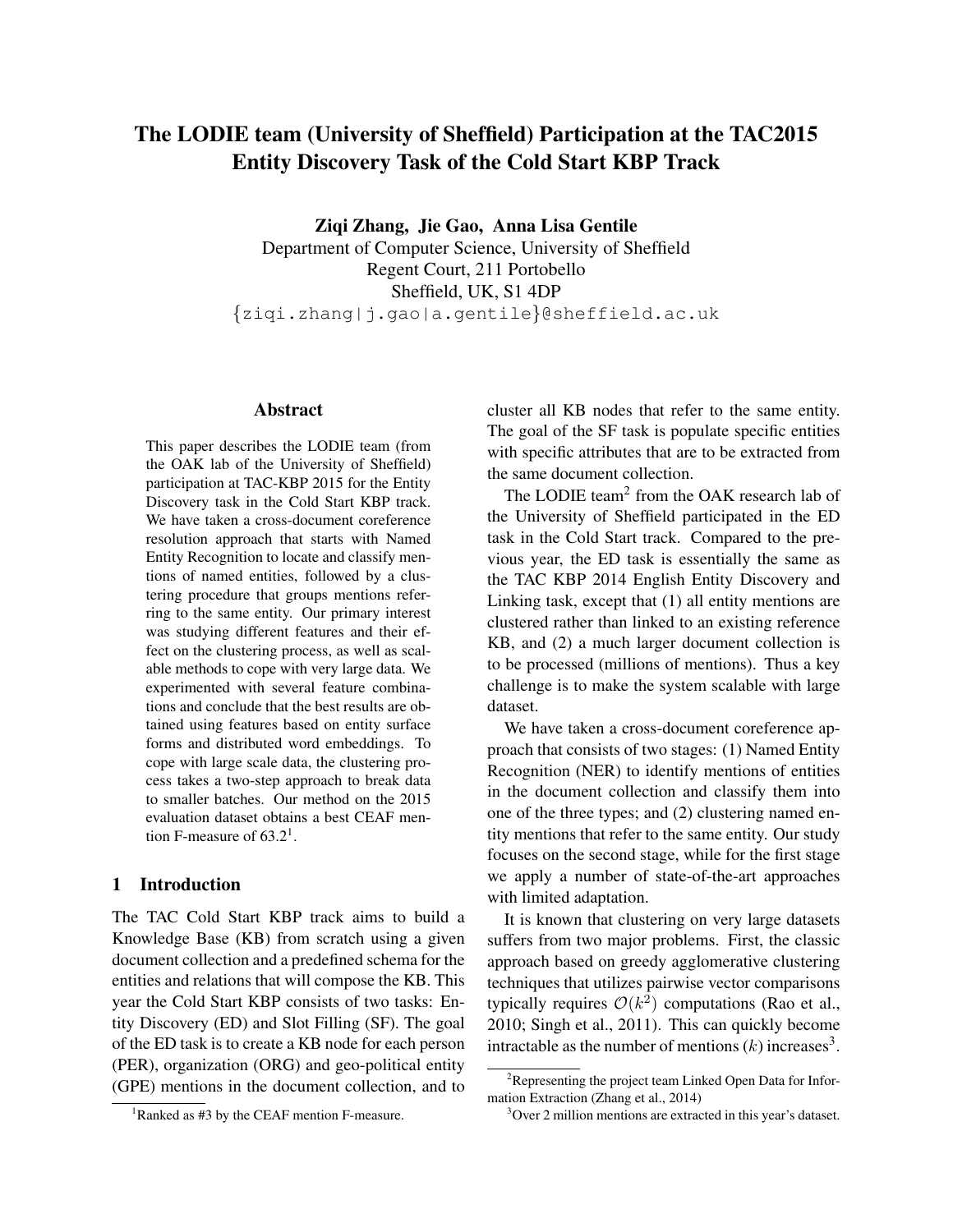On the other hand, the problem worsens with highdimensional sparse feature vectors, which are common when the traditional 'bag-of-words' or 'onehot' feature model is applied on very large dataset.

Our work in this competition has focused on solving the above challenges. For the first problem, we adopt a heuristic based approach that divides the clustering process into two stages. First, we run a light-weight, efficient string-similarity based approach to group mentions into 'macro-clusters'. Next, agglomerative clustering is performed within the coarse-grained clusters to create smaller clusters, achieving the final result.

For the second problem, we exploit the idea on learning 'word embeddings' (Mikolov et al., 2013) to build a low-dimensional, distributed feature representations of name mentions, which makes computation more tractable.

In the remainder of this paper, we firstly present a brief overview of related work (Section 2), then describe our proposed method in details (Sections 3,4, 5) followed by experiment (Section 6) and finally conclusion (Section 7).

# 2 Related work

Although the ED task is related to many areas of Natural Language Processing (NLP) and Information Extraction (IE) research, here we focus on the area of coreference resolution. Given a collection of documents and the collection of entity mentions from them, the goal of coreference resolution is to cluster the mentions such that all mentions in the same cluster refer to the same entity. It is an important task in NLP and IE to overcome synonymy and polysemy issues in natural language; i.e. the same entity can have different surface forms or the same surface form can refer to different entities in different context.

Coreference resolution is required for both within- and across-document context. While significant progress has been made in within-document coreference (Haghighi and Klein, 2007; Bengtson and Roth, 2008; Haghighi and Klein, 2009; Haghighi and Klein, 2010), much less has been done for the larger problem of cross-document coreference (Singh et al., 2011). Cross-document coreference poses additional challenges. First, the

'one-sense-per-name' assumption adopted in many within-document coreference methods is unlikely to work in the cross-document setting, as it is highly likely to encouter different entities referenced by the same name in a reasonably large corpus (Rao et al., 2010). Further, the most commonly used approach based on agglomerative clustering often fails to scale up to cross-document context. This is because such methods (Bagga and Baldwin, 1998; Mann and Yarowsky, 2003; Gooi and Allan, 2004; Baron and Freedman, 2008) rely on pairwise similarity comparisons between name mentions and easily become intractable as the number of mentions increases. Also, the widely used 'bag-of-words' model for feature representation results in very highdimensional and sparse feature vectors that increase computation.

To address these issues, Mayfield et al. (2009) applied pre-processing including solving withindocument coreference, and using heuristics to filter out unlikely coreferent pair of mentions. Such measures help reduce the number of computations. Rao et al. (2010) proposed an online algorithm that operates in a streaming setting, where input mentions are passed in stream and assigned greedily to entities. Singh et al. (2011) used a distributed inference technique and a hierarchical model of coreference to exploit parallelization.

# 3 Method overview

The workflow of the proposed method consists of two stages. The document collection firstly passes through an NER component (Section 4) that extracts and classifies mentions of named entities from the documents. This process has the time complexity of  $\mathcal{O}(d)$  where d is the number of documents in the collection.

The mentions are then passed to a coreference component (Section 5) that consists of two substeps. The first step is a light-weight clustering process that groups mentions based on string similarity (Section 5.1). We call the clusters created in this step 'macro-clusters'. The complexity of this process is  $O(klog(k))$  where k is the number of mentions belonging to the same entity type. In the second step, each macro-cluster that contains mentions from more than one documents is passed to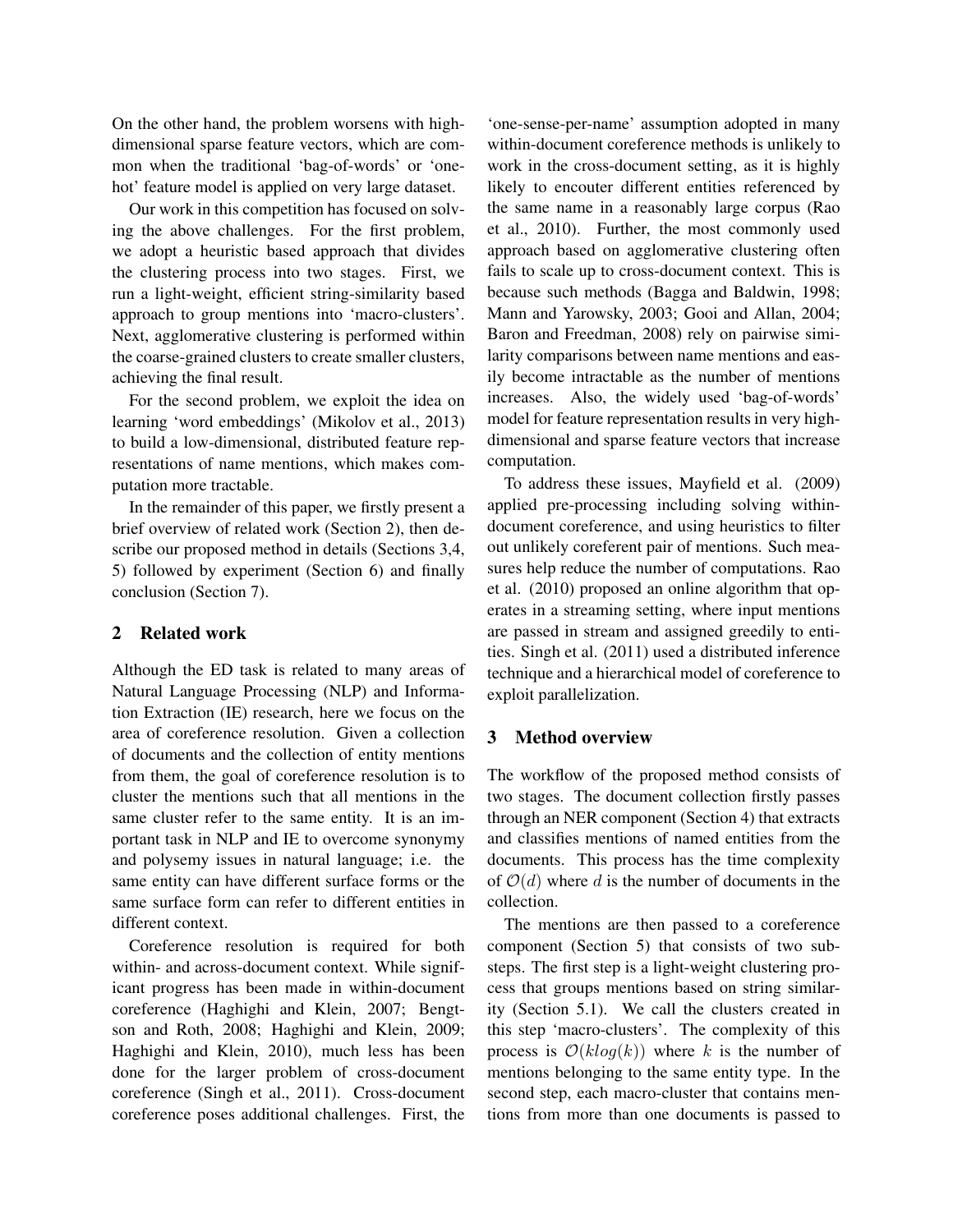a further agglomerative clustering process (Section 5.2) whose goal is to further cluster mentions within the macro-cluster to  $n$  (automatically determined) optimal clusters. We tried different feature representation models for this process, including bag-ofwords, distributed continuous representations based on word embeddings, and the combination of both. Macro-clusters containing mentions only from one document are left as-is, since we hypothesize 'onesense-per-name' within each document.

Within each macro-cluster, the complexity is  $\mathcal{O}(k^{2})$ , where k' is the number of mentions within that macro-cluster. Since  $k'$  is much smaller than the total number of mentions  $k$  of the same type in the entire collection, and that only a fraction of macroclusters needs to be re-computed, this is much more tractable.

One limitation of this approach is its limited ability to group different name mentions referring to the same entity, which we will discuss later.

# 4 Named Entity Recognition

The NER component has the goal to identify and classify named entity mentions in the documents. Named Entities (Grishman and Sundheim, 1996) are those expressions that refer to people, organizations, and geographic locations, although finegrained classification are also used. For the purpose of this work we use the Stanford NER (Finkel et al., 2005), complemented with two additional modules to improve the extraction of GPE and PER.

Stanford NER Standard Standford NER is a CRF-based (Lafferty et al., 2001) statistical NER system, which incorporates constraints to capture non-local structure of entities, by using Gibbs sampling (Finkel et al., 2005). Its implementation<sup>4</sup> comes with recognition models trained using the CoNLL 2003 English training data<sup>5</sup>, that annotate entities of PER, ORG and Location (which we consider equivalent to GPE). This standard model is well suited to extract entities from news articles, but fails to recognize some entities in colloquial texts, such as forum posts.

Stanford NER Re-trained To cope with colloquial texts that represent a large proportion of the TAC KBP data, we re-train Stanford NER using only the discussion forum data from the training dataset of the TAC2014 English Entity Discovery and Linking task (EDL).

Gazetteer based GPE annotation To improve the performance of GPE extraction, we implement a simple gazetteer based extractor. We obtained location gazetteers from GATE<sup>6</sup> listing names such as cities, constituencies, countries, country abbreviations, country adjectives, regions, states. The extractor then performs lookup by exact string matching.

Ad-hoc rules Our further analysis of the TAC2014 EDL task shows that a fair amount of usernames are considered as PER entities and are present in structured elements of the discussion forum documents. For example, A poster's username can be embedded as an attribute in an XML element. These can be easily extracted by rules but pose additional challenges to the statistical NER methods. Therefore we implement several rules to capture frequently found structured templates in such documents to extract these usernames to complement the extraction of PER en**tities** 

We then follow some heuristics to combine these different NER modules. The Stanford NER Standard and gazetteers are applied to any documents; the Stanford NER Re-trained and ad-hoc rules are only applied to discussion forum data (which are identifiable by file names in the dataset). The output from all modules are merged. In case of conflicts of types, we retain only the most 'preferrable' module with the order of preference as: ad-hoc rules, Stanford NER Re-trained for forum discussion data and Stanford NER Standard for other data, and gazetteers. In case of conflicting boundaries within the same type, we retain only the longest extraction.

# 5 Cross-document Coreference

All name mentions extracted and classified before are then passed to cross-document coreference, which starts with a lightweight clustering process based on string similarity matching to create macroclusters. This is then followed by an agglomera-

<sup>4</sup>http://nlp.stanford.edu/software/ CRF-NER.shtml

<sup>5</sup>http://www.cnts.ua.ac.be/conll2003/ner/

<sup>6</sup>https://gate.ac.uk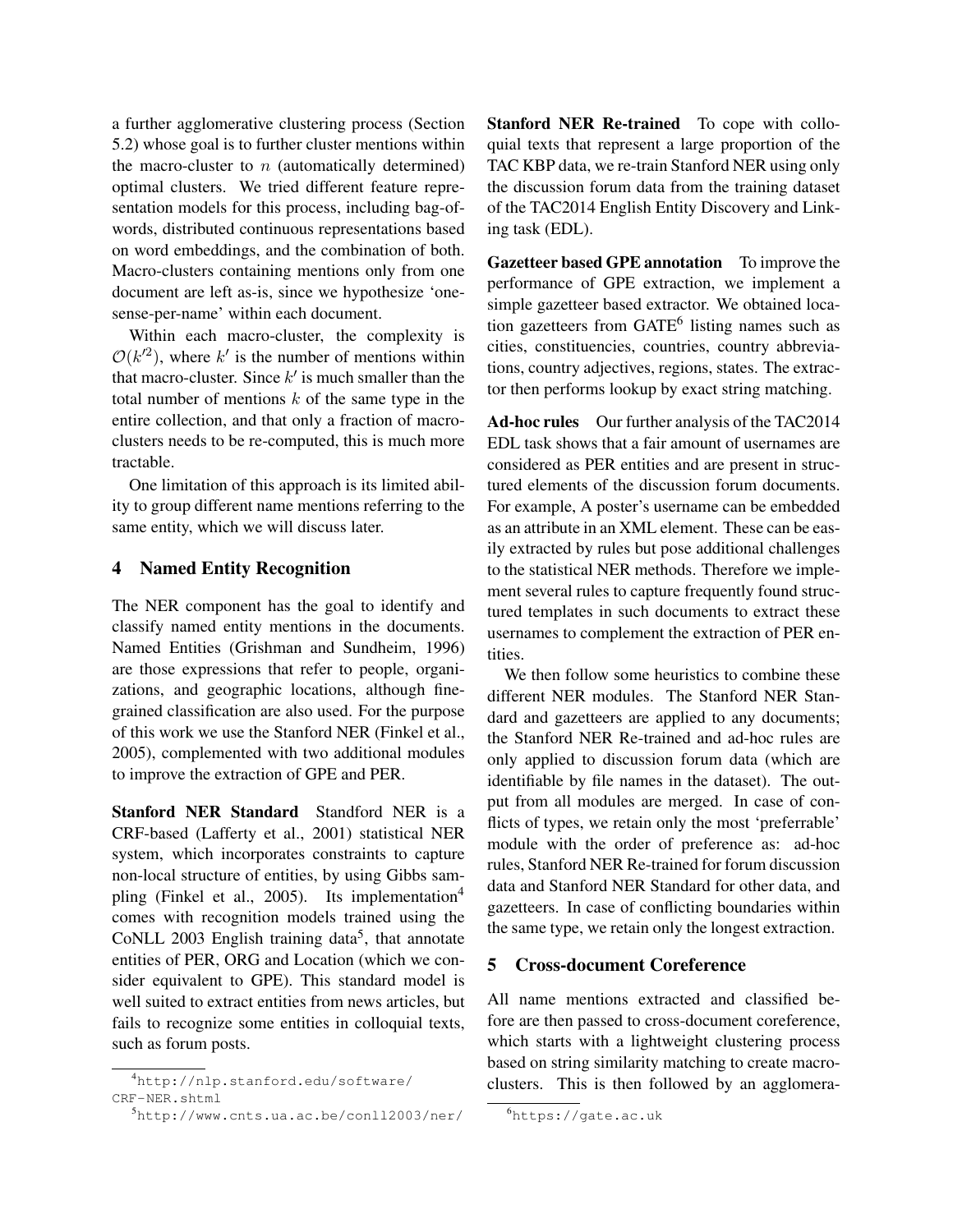tive clustering process that effectively splits macroclusters containing mentions from different documents into final, smaller and more fine-grained clusters.

## 5.1 String similarity clustering

The goal of string similarity clustering is two-fold. The first is to cluster name mentions using a light process, focusing on the detection and conflation of entity names (e.g., due to lexical and orthographical differences, abbreviations, acronyms). Intuitively, similar names are likely to refer to the same named entity. The second is to 'scale down' the data such that they are manageable by subsequent processes. In our case, we hypothesize that string similarity clustering can 'over-cluster' and the subsequent agglomerative clustering step is applied to further break down the macro-clusters. Alternatively, one may also consider each macro-cluster as a single data point, which is to be further grouped.

Our string similarity clustering is an iterative process shown in Algorithm 1. In each iteration, M denote the pool of remaining name mentions belonging to the same type. We start with taking a random mention  $m \in M$  to form a new cluster  $C_m$  (line 4) and 5), with the mention being the cluster 'centroid'. Then for every other mention  $m' \in M, m' \neq m$ , we compute a string similarity score  $s(m, m')$ . If the score passes a threshold T, we add  $m'$  to  $C_m$ and remove  $m'$  from  $M$ . By the end of an iteration,  $C_m$  is added to the list of clusters to output  $(C)$  and the pool of remaining name mentions would have a size of  $|M| - |C_m|$ . This is repeated until the pool is empty. The algorithm avoids pair-wise computation of all pairs candidates since the pool of name mentions can be reduced gradually during the iterations, leading to an overall runtime complexity of approximately  $\mathcal{O}(k \log(k))$  where k is the total number of name mentions of a given type at the beginning. Although the algorithm is essentially non-deterministic, it is not necessarily an issue as we expect string similarity clustering to over-cluster and the subsequent agglomerative clustering process may partially recover this.

To compute string similarity, we use different measures for different named entity types: the *Levenshtein distance (LD)* (normalized by maximum length) for ORG and GPE; and the *Jaro-Winkler*

| Algorithm 1 String similarity clustering |  |  |  |
|------------------------------------------|--|--|--|
|                                          |  |  |  |

- 1: Input:  $M, T$
- 2: Output: macro-clusters  $C$
- 3: while  $M \neq \emptyset$  do
- 4:  $m \leftarrow draw(M)$
- 5:  $C_m \leftarrow createCluster(m)$
- 6: for all  $m' \in M$ ,  $m' \neq m$  do
- 7: if  $s(m, m') \geqslant T$  then
- 8:  $C_m \leftarrow C_m \cup \{m'\}$
- 9:  $M \leftarrow M \setminus \{m'\}$
- 10: end if
- 11:  $\mathcal{C} \leftarrow \mathcal{C} \cup C_m$
- 12: end for
- 13: end while

| Name mention 1              | Name mention 2   | Score |
|-----------------------------|------------------|-------|
| Flair, Rick "The Natureboy" | Flair, Natureboy | 0.852 |
| Obama, Barak Hussein        | Obama, Barak     | 0.947 |
| Erving, Dr. J.              | Erving, J.       | 0.949 |
| David Milliband             | Ed Milliband     | 0.792 |

Table 1: Examples of JW Similarity scores for PER NE names input

| Name mention 1            | Name mention 2             | Score |
|---------------------------|----------------------------|-------|
| Dept of the Treasury      | Department of the Treasury | 0.769 |
| <b>AB Elektronik GmbH</b> | AB ELECTRONIK GMBH         | 0.944 |
| Ting Tsi River            | <b>Tingtze River</b>       | 0.714 |
| Norwich                   | Norway                     | 0.571 |

Table 2: Examples of LD Similarity scores for ORG and GPE names input

*(JW)* distance (normalized by the longest common prefix) for PER. These are chosen as empirically it has been shown that different measures perform differently for different types of named entities (Cohen et al., 2003; Magnani and Montesi, 2007; Medvedev and Ulanov, 2011).

Tables 1 and Table 2 show examples of similarity scores given by the two different measures. Indeed, even with very high threshold, string similarity clustering can still over-cluster.

## 5.2 Agglomerative clustering

Next, we identify macro-clusters containing name mentions from different documents, and run agglomerative clustering within these macro-clusters to create more fine-grained clusters.

We hypothesize 'one-sense-per-name' within individual document but not across documents (i.e.,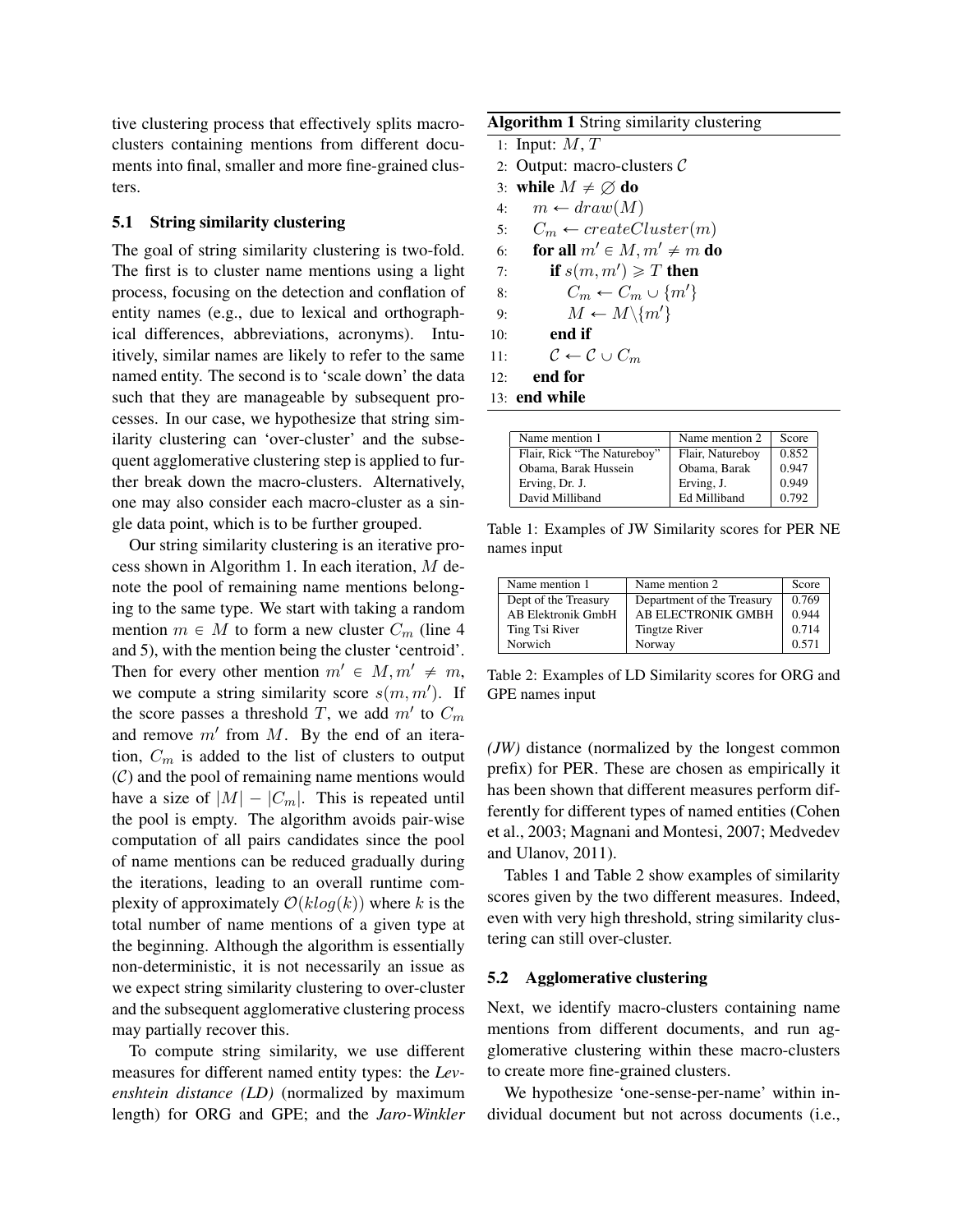'Mr Blair' are very likely to refer to the same person in the same document but this is much less likely when they are found in different documents). Thus, the macro-clusters should be further divided. In the following we describe the features used (Section 5.2.1) and the clustering algorithm (Section 5.2.2).

## 5.2.1 Feature extraction

We propose four different feature types and experiment with different combinations of them.

**Contextual tokens** are the set of  $n$  previous and following tokens of an entity mention. Each token is normalized by case folding and lemmatization $7$ . Stop words are removed.

**Contextual named entities** are the set of  $n$  previous and following entity mentions that are considered to co-occur with the target entity mention within reasonable proximity.

Both contextual tokens and named entities are expected to capture the local context (i.e. document) of a name mention.

Surface tokens are the set of normalized composing tokens of an entity mention. As an example, 'Mr Blair' has two tokens 'mr' and 'blair'. Note that using surface tokens as features is essentially different from string similarity matching on surface forms. Empirically, the agglomerative clustering step may recover errors made by string similarity clustering when a low threshold is used (e.g., 'Ed Milliband' and 'David Milliband' in Table 1).

All these three features are encoded as traditional 'one-hot' vectors. On large datasets, they (particularly contextual tokens and named entities) generate very high-dimensional sparse feature vectors that are expensive to compute. Therefore, we also use a distributed continuous feature representation. This has proven to be both efficient and effective in many NLP tasks (Collobert and Weston, 2008; Collobert et al., 2011; Kim, 2014) as it encodes latent, abstract features of data objects into a much lower and denser dimension that is lighter for computation. Here we use the approach proposed by Mikolov et al. (Mikolov et al., 2013).

The method uses a very large unlabeled corpus to train word and/or phrase embeddings. Each word or phrase is then represented as an p-dimensional continuous vector, where each dimension corresponds to a latent or abstract feature of the word or phrase. Further, it has been shown (Mikolov et al., 2013) that the representations learned in this way demonstrate additive compositionality, such that simple vector addition often produces meaningful results (e.g., the element-wise addition of the vectors of 'Germany' and 'capital' produces a vector that is close to that of 'Berlin'). This is a desirable property which we exploit to create distributed continuous feature vectors for out-of-vocabulary entity mentions. Specifically, we apply the method to a very large corpus to learn embeddings for the vocabulary extracted from the corpus. This vocabulary can contain both words and phrases. Then if an entity mention is found in the vocabulary, we use the corresponding feature vector as-is. Otherwise, we compute a vector by applying element-wise addition of the vectors of its composing words.

Both surface tokens and word embedding based features capture the global context of entity mentions.

We also experiment with combinations of different features using vector concatenation. We use feature weighting to combine features of different types with different levels of importance. Let  $w_t$  be the weight given to a feature type t and  $V_t^m$  be the values of the feature type  $t$  for the entity mention  $m$ , then each value of the feature type  $t$  receives a weight as:

$$
\frac{w_t}{|V_t^m|} \tag{1}
$$

As an example, if both surface tokens and contextual tokens are given the weight of 1.0, given a mention 'Mr Blair' that has 2 previous and following tokens, each surface token receives a weight of 0.5 and each contextual token receives a weight of 0.25. For the word embedding based feature, given a vector of 500 dimensions and a weight of 5.0, each element in the vector receives a weight of 0.01 and hence the corresponding value is reset to be the product of the original value and the weight.

## 5.2.2 Clustering algorithm

In this step, name mentions from the each macrocluster are to be further clustered. To compute pairwise distance (or similarity) we use the  $L_1$  norm (i.e. 'Manhattan' distance (Krause, 1987)). Then we run the standard group-average agglomerative

<sup>7</sup> http://dragon.ischool.drexel.edu/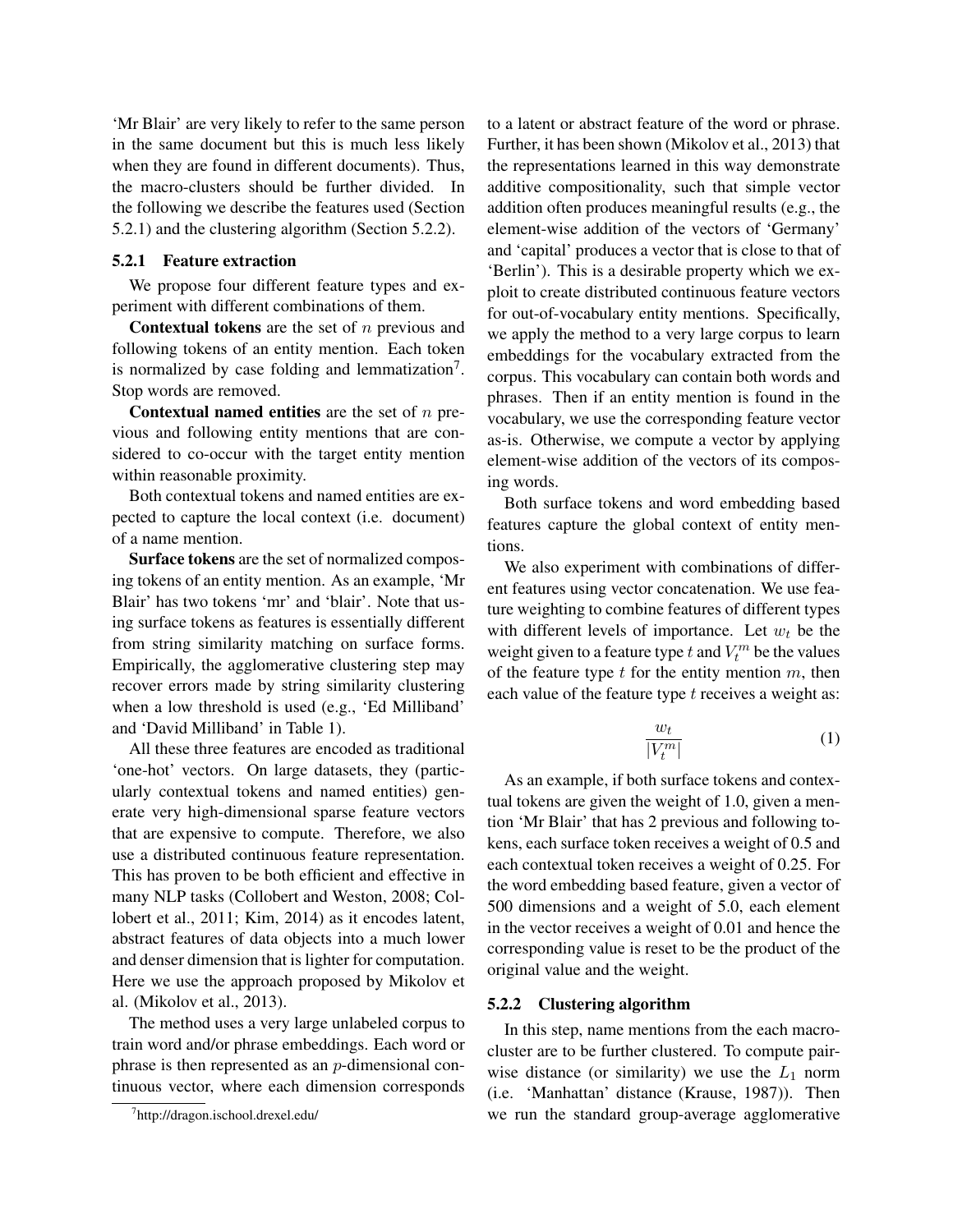clustering (Murtagh, 1985) with the Silhouette coefficient (Rousseeuw, 1987) to determine a natural number of clusters based on data. This requires repeatedly clustering the data into  $n$  groups then compute the Silhouette coefficient on the resulting clusters. The optimal clustering is obtained when the Silhouette is maximized. Given D a dataset with  $|D|$  elements, a greedy approach could require up to |D| runs of clustering by varying  $n$  from 1 to  $|D|$ , which can be a very computationally expensive process on large dataset. Here we propose a nongreedy iterative algorithm that searches for a local optimum as an approximation. Starting in the first iteration with D to be clustered, let  $n_v$  be the minimum possible number of clusters (usually  $n_v = 1$ ), and  $n_{\wedge}$  be the maximum possible number of clusters (usually  $n_{\alpha} = m'$ ). N denotes a sequence of integers indexed by k:  $\{n_1, n_2, ..., n_k\}$  such that (1)  $n_k = n_\vee$  for  $k = 1$  and  $n_\wedge$  for  $k = |N|$ , and (2) each two adjacent elements satisfy  $n_k - n_{k-1} = \theta$ for  $1 < k < |N|$ , i.e., they are equally spaced out by a distance of  $\theta$ , except for the last element and the one before. We then repeat clustering for  $|N|$  times, each time setting the cluster number to be  $n_k$ , and compute the Silhouette coefficient on the clustering results (Line 4 and 5 in Algorithm 2). Thus we call N the *cluster trials*. We record the maximum Silhouette coefficient  $sh_{\wedge}$  and the number of clusters  $\tilde{n}$ where  $sh_{\wedge}$  is obtained (Line 6 9). In the end of the iteration we reset the minium and maximum possible cluster numbers to  $n_v = n_{k-1}$  and  $n_v = n_{k+1}$ (or  $n_k$  if  $k = |N|$ ), then reset the cluster trials to be within the new range and populate its elements to ensure each adjacent elements (except for the last and the one before) are spaced out by a difference of  $\theta = \frac{\theta}{2}$  $\frac{\theta}{2}$  (Line 11 to 14). The computation continues in the next iteration with the new list of cluster trials, which then get updated in the end for the following iteration. This repeats until  $\theta = 1$ , by which point the value *n˜* associated with the maximum Silhouette value  $sh_{\wedge}$  is considered the natural number of clusters for the data, and the data are clustered into  $\tilde{n}$ groups.

This step produces the final clusters for each macro-cluster that requires further splitting. Then combined with the other untouched macro-clusters we obtain the final output.

Algorithm 2 Incremental clustering optimization

1: Input: D;  $n_v$ ,  $n_\wedge$ ,  $N = \{n_1, n_2, ..., n_k\}$  where  $n_k = n_\vee$  for  $k = 1, n_k = n_\wedge$  for  $k =$  $|N|, n_{k-1} + \theta = n_k \ \forall 1 \ < i \ < |N|; \ \tilde{n} = 0,$  $sh_{max} = 0$ 2: Output: the optimal cluster number  $\tilde{n}$ 3: for all  $n_k \in N$  do 4:  $\mathcal{C} \leftarrow cluster(D, n_k)$ 5:  $sh \leftarrow silhouette(\mathcal{C})$ 6: if  $sh > sh_{max}$  then 7:  $sh_{max} = sh$ 8:  $n_i \leftarrow \tilde{n}$ 9: end if 10: end for 11: if  $\theta > 1$  then 12:  $reset(N, n_{k-1}, n_{k+1}, \frac{\theta}{2})$  $\frac{\theta}{2}$ 13: go to 3 14: end if

# 6 Experiment

### 6.1 Datasets

We developed our method using both the training and evaluation datasets for the TAC2014 KBP English EDL Track<sup>8</sup>. Training word embeddings requires a very large unlabelled corpus. For this, we used the TAC KBP comprehensive English source corpora distributed from 2013 to 2014, with a total of over 2 million documents. We used the word2vec tool<sup>9</sup> to learn vectors for both words and phrases, using the default pre-processing steps and parameters setting, except from (1) setting the vector dimension to 500, (2) using a negative sampling size of 10, and (3) setting the minimum frequency for a word or phrase to be kept in the vocabulary to 3.

Table 3 shows the statistics of the training and evaluation dataset in the TAC2014 KBP English EDL Track. The TAC2015 KBP Cold Start Track has a much larger corpus, which has over 49,000 documents, from which our NER component extracts over 2 million entity mentions.

#### 6.2 Computing resources

We ran all experiments (for 2014 Train, 2014 Eval, 2015 Cold Start ED datasets) using a maximum of

<sup>8</sup> http://www.nist.gov/tac/2014/KBP/data.html 9 https://code.google.com/p/word2vec/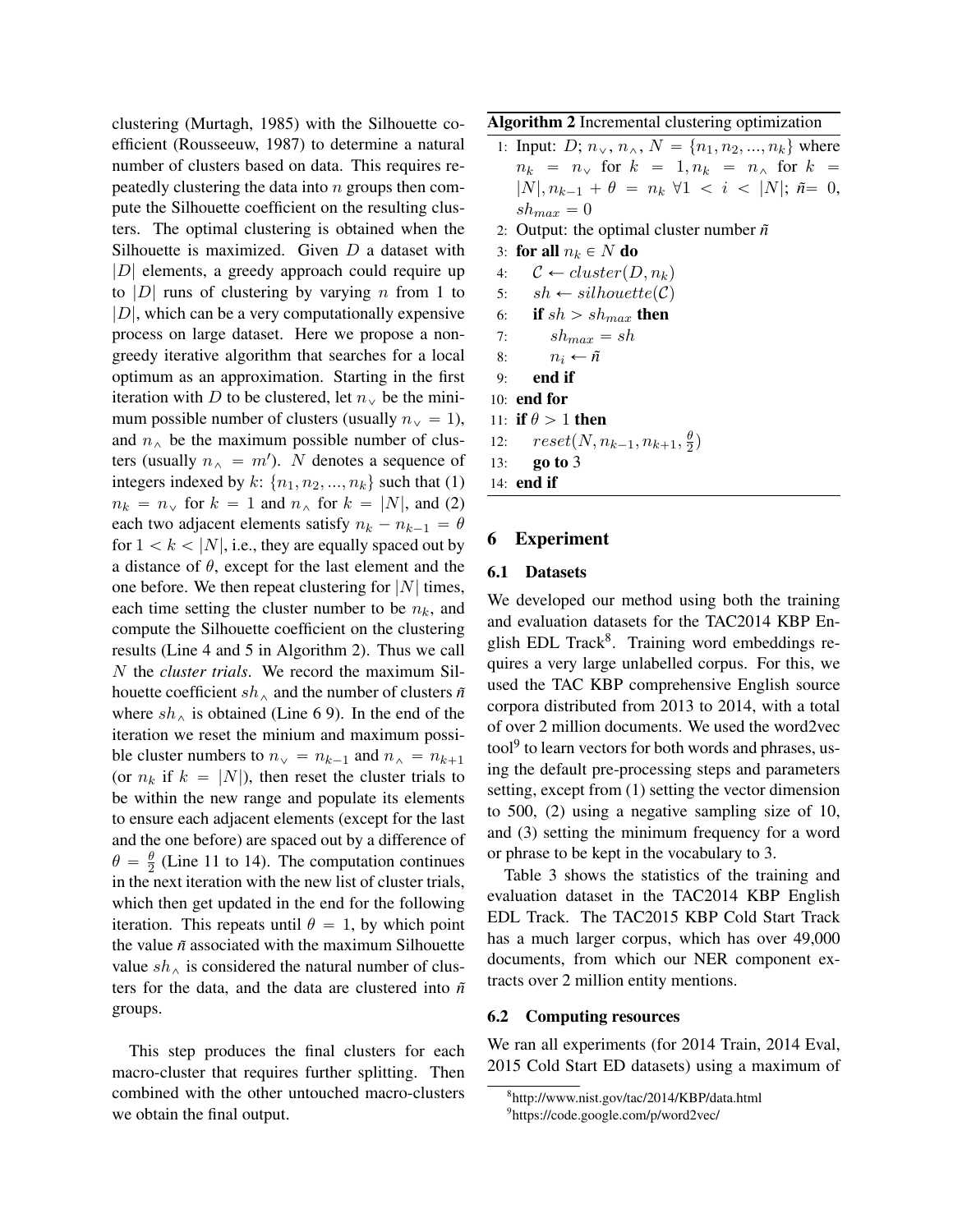|       | Docs | NE mentions |
|-------|------|-------------|
| Train | 160  | 6.349       |
| Eval  | 138  | 5.598       |

Table 3: Training and evaluation datasets of TAC KBP 2014 English EDL Track

|       | Precision $\vert$ Recall |      | F1   |
|-------|--------------------------|------|------|
| Train | 63.6                     | 73.1 | 68.0 |
| Eval  | 65.5                     | 72.0 | 68.6 |

Table 4: NER performance on the training and evaluation datasets.

16 CPUs and 64G memory. Only the agglomerative clustering component is parallelized as all the other components can run at a reasonable speed in a single thread. Implementation of clustering is based on R and its high-performance and parallel computing libraries<sup>10</sup>. For string similarity measures, we used the SimMetrics toolkit (Chapman, 2009) which produces normalized similarity coefficients in the range or  $[0, 1]$ .

## 6.3 Named Entity Recognition

We firstly assessed the performance of the NER component, which the coreference component depends on. Using the training and evaluation datasets we compiled a list of mentions for each document in the datasets, and evaluated the NER component by the standard Precision, Recall, and F1 measures. Table 4 shows the results based on the TAC2014 datasets.

### 6.4 Cross-document coreference

We evaluated cross-document coreference using the official CEAF mention measures, i.e., CEAFmP, CEAFmR, and CEAFmF. We created different settings to study the contribution of each individual features described in Section 5.2.1. For the string similarity clustering component (Section 5.1), we tried two thresholds  $T=0.7$  and 0.9 (same thresholds for both similarity measures), and we denote these settings as  $ss_{0.7}$ ,  $ss_{0.9}$  respectively. Next, the output from each setting is passed to the agglomerative clustering component, where we tried each of the four features individually, configured as below:

• Previous and following 5 tokens  $(tok_5)$ ;

|                              | P    | R.   | F    |
|------------------------------|------|------|------|
| $ss_{0.7}$                   | 44.1 | 50.7 | 47.2 |
| $ss_{0.7}+tok_5$             | 44.1 | 50.7 | 47.2 |
| $ss_{0.7}+ne_3$              | 44.1 | 50.7 | 47.2 |
| $ss_{0.7} + sf$              | 53.0 | 60.9 | 56.6 |
| $ss_0$ <sub>7</sub> + $dvec$ | 52.0 | 59.8 | 55.6 |
| $ss_{0.9}$                   | 54.1 | 62.2 | 57.9 |
| $ss_{0.9}+tok_5$             | 54.1 | 62.2 | 57.9 |
| $ss_{0.9} + ne_3$            | 54.1 | 62.2 | 57.9 |
| $ss_{0.9}+sf$                | 54.6 | 62.7 | 58.4 |
| $ss_{0.9}$ +dvec             | 54.6 | 62.7 | 58.4 |

Table 5: Results obtained on the training dataset

|                   | P    | R    | F    |
|-------------------|------|------|------|
| $ss_{0.7}$        | 47.8 | 52.4 | 50.0 |
| $ss_{0.7}+tok_5$  | 47.8 | 52.4 | 50.0 |
| $ss_{0.7}+ne_3$   | 47.8 | 52.4 | 50.0 |
| $ss_{0.7}+sf$     | 55.5 | 61.0 | 58.1 |
| $ss_{0.7}$ +dvec  | 54.8 | 60.1 | 57.3 |
| $ss_{0.9}$        | 56.2 | 61.8 | 58.9 |
| $ss_{0.9}+tok_5$  | 56.2 | 61.8 | 58.9 |
| $ss_{0.9} + ne_3$ | 56.2 | 61.8 | 58.9 |
| $ss_{0.9}+sf$     | 56.8 | 62.4 | 59.5 |
| $ss_{0.9}$ +dvec  | 57.0 | 62.6 | 59.6 |

Table 6: Results obtained on the evaluation dataset

- Previous and following 3 entity mentions  $(ne_3);$
- Surface tokens of the entity mention  $(sf)$ ;
- Distributed continuous feature vector of the entity mention, trained using the tool and corpus described above (dvec).

Hence combined with the two different settings for the string similarity clustering component, we obtained ten settings, each tested on both the training and evaluation (Tables 5 and 6) datasets.

Firstly, comparing  $ss_{0.7}$  and  $ss_{0.9}$ , it shows that stricter string match boosts accuracy by a significant margin. This suggests that the datasets indeed have a fair proportion of entity mentions that satisfy 'one-sense-per-name' even across documents. Secondly, contextual tokens  $(t \circ k_5)$  and entity mentions  $(ne<sub>3</sub>)$  have unnoticeable benefit to string similarity clustering when used as features for agglomerative clustering<sup>11</sup>. This suggests that our modelling of lo-

<sup>10</sup>https://cran.r-project.org/

<sup>&</sup>lt;sup>11</sup>Different window sizes have also been tried but made little difference.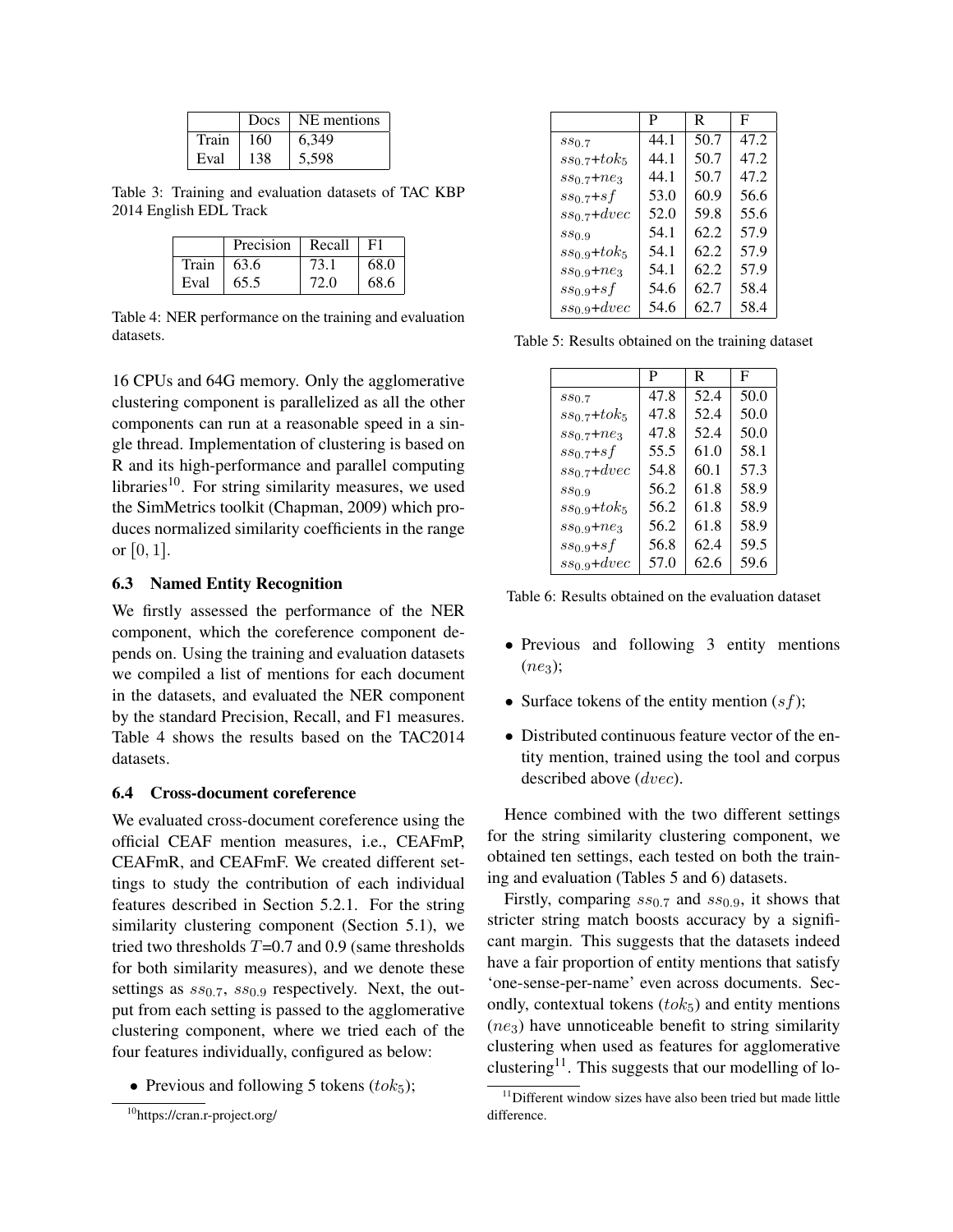|                   | P    | R.   | F    |
|-------------------|------|------|------|
| $ss_{0.7}$        | 62.9 | 62.9 | 62.9 |
| $ss_{0.7}+tok_5$  | 62.9 | 62.9 | 62.9 |
| $ss_{0.7} + ne_3$ | 62.9 | 62.9 | 62.9 |
| $ss_{0.7}+sf$     | 74.3 | 74.3 | 74.3 |
| $ss_{0.7}$ +dvec  | 72.5 | 72.5 | 72.5 |
| $ss_{0.9}$        | 75.9 | 75.9 | 75.9 |
| $ss_{0.9}+tok_5$  | 75.9 | 75.9 | 75.9 |
| $ss_{0.9}+ne_3$   | 75.9 | 75.9 | 75.9 |
| $ss_{0.9}+sf$     | 76.3 | 76.3 | 76.3 |
| $ss_{0.9}$ +dvec  | 76.3 | 76.3 | 76.3 |

Table 7: Ceiling performance obtained with ground truth NER output on the training dataset

cal context is not useful. This could be attributed to the extremely sparse feature vectors when using such features. On the contrary, features capturing global context  $(sf$  and  $dvec)$  can further improve over string similarity clustering. This may be another indication that a large proportion of entities in the datasets have used (nearly) identical entity mentions both within and across-documents. For the surface token features  $(sf)$ , this may also suggest that the clustering algorithm is able to interpret surface strings in a different way that complements string similarity measures.

We also experimented with combinations of multiple feature types with different weights, such as combining sf with  $tok_5$  or dvec and using the weight factor to balance the contribution of each feature type. However, this led to only negligible improvement.

To isolate the performance of the NER component on the overall task, we ran our coreference component on the ground truth NER output by removing NER and simply outputting the entity mentions from the gold standard for each document. These results (Tables 7 and 8) can be considered as the ceiling performance obtainable with our cross-document coreference method.

The large difference between the ceiling and actual performance on both datasets suggests that our cross-document coreference method can be hampered by the mediocre NER component. In terms of the performance of the coreference component itself, the results have shown consistent patterns.

In the end, we chose the following five settings to run on the 2015 TAC KBP Cold Start evaluation

|                  | P    | R    | F    |
|------------------|------|------|------|
| $ss_{0.7}$       | 64.9 | 64.8 | 64.8 |
| $ss_{0.7}+tok_5$ | 64.9 | 64.8 | 64.8 |
| $ss_{0.7}+ne_3$  | 64.9 | 64.8 | 64.8 |
| $ss_{0.7}+sf$    | 74.9 | 74.9 | 74.9 |
| $ss_{0.7}$ +dvec | 73.7 | 73.7 | 73.7 |
| $ss_{0.9}$       | 76.3 | 76.2 | 76.2 |
| $ss_{0.9}+tok_5$ | 76.3 | 76.2 | 76.2 |
| $ss_{0.9}+ne_3$  | 76.3 | 76.2 | 76.2 |
| $ss_{0.9}+sf$    | 76.9 | 76.8 | 76.8 |
| $ss_{0.9}$ +dvec | 76.8 | 76.8 | 76.8 |

Table 8: Ceiling performance obtained with ground truth NER output on the evaluation dataset

|       | P    | R    | F    |
|-------|------|------|------|
| run 1 | 62.4 | 64.0 | 63.2 |
| run2  | 62.1 | 63.7 | 62.9 |
| run3  | 62.4 | 64.0 | 63.2 |
| run4  | 62.4 | 64.0 | 63.2 |
| run5  | 62.4 | 64.0 | 63.2 |

Table 9: Final performance (CEAFm) obtained on 2015 TAC KBP Cold Start ED task

dataset:

- run1<sup>12</sup>:  $ss_{0.9}+sf+dvec$ , where sf is given a weight of 1.0 and dvec 250 (equivalent to 0.5 for each of the 500 elements in the vector);
- run2:  $ss_{0.9}$  only;
- run3:  $ss_{0.9}$ +dvec;
- run4<sup>13</sup>:  $ss_{0.7}$ +s  $f$ +dvec, same as run1 but using a string similarity threshold of 0.7;
- run5:  $ss_{0.7}$ +dvec;

We did not use local context based features as they are very high-dimensional (expensive to compute) and not effective. On the 2015 TAC KBP Cold Start evaluation dataset, we obtained results shown in Table 9. Our best result of 63.2 ranks as #3 by CAEF mention F-measure.

It is interesting to note that on the final evaluation dataset, the distributed feature representation (dvec) brought the most improvement, regardless of

 $12$ On the 2014 training and evaluation datasets this setting obtained identical results to  $ss_{0.9}+sf$  and  $ss_{0.9}+dvec$  respectively.

<sup>&</sup>lt;sup>13</sup>Same observation as run1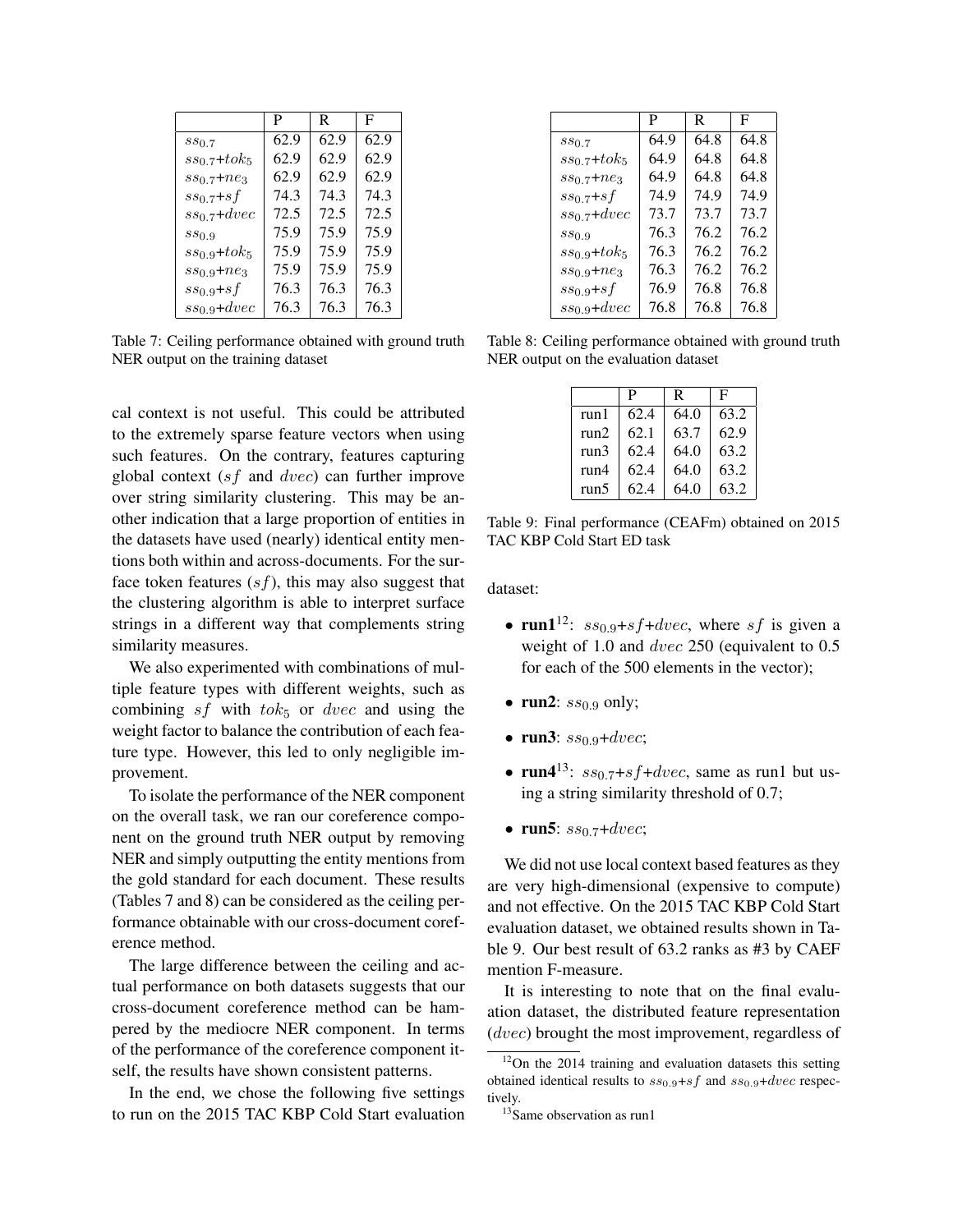the threshold used by the string similarity clustering component.

# 7 Conclusion

We described a method for cross-document coreference and applied it to the bench-marking datasets published under TAC KBP Tracks. The method employs NER to firstly identify and classify entity mentions in a document collection, then uses clustering techniques to resolve coreference across document context. To cope with scalability, string similarity based clustering process is firstly performed to create macro-clusters by name matching, which are subsequently broken down into smaller and finegrained clusters by running agglomerative clustering within these macro-clusters. On the 2015 evaluation dataset, we obtain a best CEAFmF score of 63.2.

An important lesson learnt on dealing with very large scale cross-document coreference is that, some light-weight pre-processing (e.g., name matching, name pair filtering) may be necessary to re-structure the data to more manageable scale and reduce unnecessary computations. However, ultimately a method that runs in a streaming fashion and a distributed architecture utilizing the MapReduce framework on a cluster may be necessary to cope with even larger scale.

A number of questions remains to be answered in the future. First, empirical experiments seem to suggest the prevalance of one-sense-per-name both within and across document context. However, no systematic analysis have been done to quantify this in the datasets. Better understanding this may help making better choices of features for the task. Second, we expect local context to capture contextspecific semantics of entity name mentions. However, our local context based features have been ineffective in our experiment. Further analysis is needed to reveal the underlying reasons, which may lead to better design of local context features. As examples, we may extend the idea of distributed vector representations to also incorporate contextual tokens and entity mentions; or we may exploit large-scale topic modelling techniques to assign best  $n$  latent topics of a document to all its containing entity mentions. Third, our current method that follows a 'divideand-conquer' principle may need to be fundamentally changed, as it is limited in capturing different lexicalizations of named entities. Last but not least, our current NER component simply uses existing state-of-the-art tools with limited adaptation. More work can be done to better adapt these tools and methods to the domain.

# References

- Amit Bagga and Breck Baldwin. 1998. Entity-based cross-document coreferencing using the vector space model. In *Proceedings of the 17th International Conference on Computational Linguistics*, COLING '98, pages 79–85, Stroudsburg, PA, USA. Association for Computational Linguistics.
- Alex Baron and Marjorie Freedman. 2008. Who is who and what is what: Experiments in cross-document coreference. In *Proceedings of the 2008 Conference on Empirical Methods in Natural Language Processing*, pages 274–283, Boston, Massachusetts, USA. Association for Computational Linguistics.
- Eric Bengtson and Dan Roth. 2008. Understanding the value of features for coreference resolution. In *Proceedings of the Conference on Empirical Methods in Natural Language Processing*, EMNLP '08, pages 294–303, Stroudsburg, PA, USA. Association for Computational Linguistics.
- Sam Chapman. 2009. Simmetrics. *URL http://sourceforge. net/projects/simmetrics/. SimMetrics is a Similarity Metric Library, eg from edit distance¡¯s (Levenshtein, Gotoh, Jaro etc) to other metrics,(eg Soundex, Chapman). Work provided by UK Sheffield University funded by (AKT) an IRC sponsored by EPSRC, grant number GR N*, 15764.
- William Cohen, Pradeep Ravikumar, and Stephen Fienberg. 2003. A comparison of string metrics for matching names and records. In *Kdd workshop on data cleaning and object consolidation*, volume 3, pages 73–78.
- Ronan Collobert and Jason Weston. 2008. A unified architecture for natural language processing: Deep neural networks with multitask learning. In *Proceedings of the 25th International Conference on Machine Learning*, ICML '08, pages 160–167, New York, NY, USA. ACM.
- Ronan Collobert, Jason Weston, Léon Bottou, Michael Karlen, Koray Kavukcuoglu, and Pavel Kuksa. 2011. Natural language processing (almost) from scratch. *The Journal of Machine Learning Research*, 12:2493– 2537, November.
- Jenny Rose Finkel, Trond Grenager, and Christopher Manning. 2005. Incorporating non-local information into information extraction systems by gibbs sampling.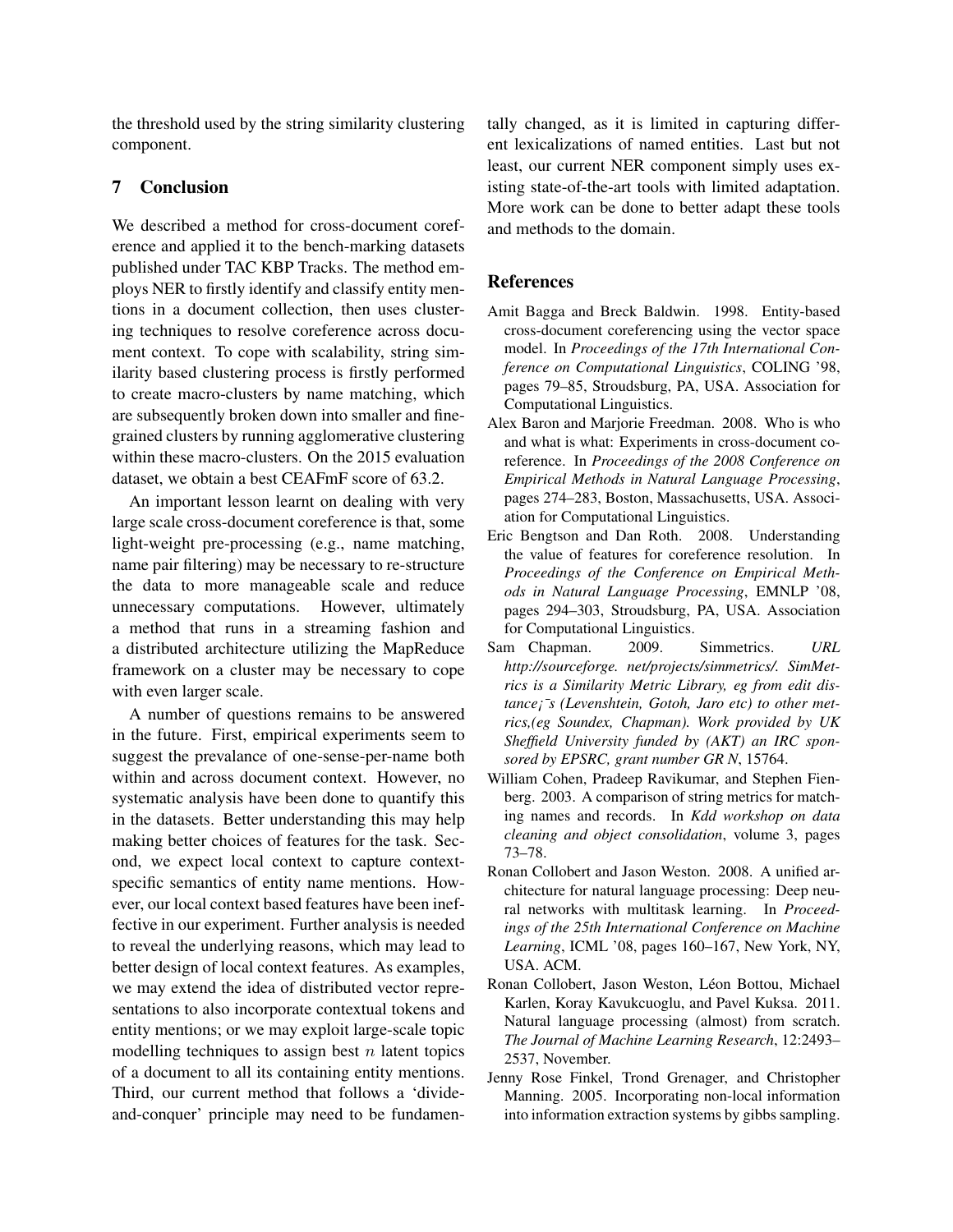In *Proceedings of the 43rd Annual Meeting on Association for Computational Linguistics*, pages 363–370. Association for Computational Linguistics.

- Chung Heong Gooi and James Allan. 2004. Crossdocument coreference on a large scale corpus. In Daniel Marcu Susan Dumais and Salim Roukos, editors, *HLT-NAACL 2004: Main Proceedings*, pages 9– 16, Boston, Massachusetts, USA, May 2 - May 7. Association for Computational Linguistics.
- Ralph Grishman and Beth Sundheim. 1996. Message understanding conference-6: A brief history. In *Proceedings of the 16th Conference on Computational Linguistics - Volume 1*, COLING '96, pages 466–471, Stroudsburg, PA, USA. Association for Computational Linguistics.
- Aria Haghighi and Dan Klein. 2007. Unsupervised coreference resolution in a nonparametric bayesian model. In *Proceedings of the 45th Annual Meeting of the Association of Computational Linguistics*, pages 848–855, Prague, Czech Republic, June. Association for Computational Linguistics.
- Aria Haghighi and Dan Klein. 2009. Simple coreference resolution with rich syntactic and semantic features. In *Proceedings of the 2009 Conference on Empirical Methods in Natural Language Processing*, EMNLP '09, pages 1152–1161, Stroudsburg, PA, USA. Association for Computational Linguistics.
- Aria Haghighi and Dan Klein. 2010. Coreference resolution in a modular, entity-centered model. In *Human Language Technologies: The 2010 Annual Conference of the North American Chapter of the Association for Computational Linguistics*, HLT '10, pages 385–393, Stroudsburg, PA, USA. Association for Computational Linguistics.
- Yoon Kim. 2014. Convolutional neural networks for sentence classification. In *Proceedings of the 2014 Conference on Empirical Methods in Natural Language Processing*, pages 1746–1751, Boston, Massachusetts, USA. Association for Computational Linguistics.
- Eugene F. Krause. 1987. *Taxicab Geometry: An Adventure in Non-Euclidean Geometry*. Dover Publications.
- John D. Lafferty, Andrew McCallum, and Fernando C. N. Pereira. 2001. Conditional random fields: Probabilistic models for segmenting and labeling sequence data. In *Proceedings of the Eighteenth International Conference on Machine Learning*, ICML '01, pages 282–289, San Francisco, CA, USA. Morgan Kaufmann Publishers Inc.
- Matteo Magnani and Danilo Montesi. 2007. A study on company name matching for database integration. Technical report, Technical Report UBLCS-07-15.
- Gideon S. Mann and David Yarowsky. 2003. Unsupervised personal name disambiguation. In *Proceedings of the Seventh Conference on Natural Language*

*Learning at HLT-NAACL 2003*, CONLL '03, pages 33–40, Stroudsburg, PA, USA. Association for Computational Linguistics.

- James Mayfield, David Alexander, Bonnie Dorr, Jason Eisner, Tamer Elsayed, Tim Finin, Clay Fink, Marjorie Freedman, Nikesh Garera, Paul McNamee, Saif Mohammad, Douglas Oard, Christine Piatko, Asad Sayeed, Zareen Syed, Ralph Weischedel, Tan Xu, and David Yarowsky. 2009. Cross-document coreference resolution: A key technology for learning by reading. In *AAAI Spring Symposium on Learning by Reading and Learning to Read*, pages 65–70, California, USA. Association for the Advancement of Artificial Intelligence.
- Timofey Medvedev and Alexander Ulanov. 2011. Company names matching in the large patents dataset. *Hewlett-Packard Development Company, LP*.
- Tomas Mikolov, Ilya Sutskever, Kai Chen, Greg S. Corrado, and Jeff Dean. 2013. Distributed representations of words and phrases and their compositionality. In C.j.c. Burges, L. Bottou, M. Welling, Z. Ghahramani, and K.q. Weinberger, editors, *Advances in Neural Information Processing Systems 26*, pages 3111–3119.
- Fionn Murtagh. 1985. Multidimensional clustering algorithm. *COMPSTAT Lectures 4. Wuerzburg: Physica-Velag*.
- Delip Rao, Paul McNamee, and Mark Dredze. 2010. Streaming cross document entity coreference resolution. In *Proceedings of the 23rd International Conference on Computational Linguistics: Posters*, pages 1050–1058, Stroudsburg, PA, USA. Association for Computational Linguistics.
- Peter Rousseeuw. 1987. Silhouettes: A graphical aid to the interpretation and validation of cluster analysis. *Journal of Computational and Applied Mathematics*, 20(1):53–65, November.
- Sameer Singh, Amarnag Subramanya, Fernando Pereira, and Andrew McCallum. 2011. Large-scale crossdocument coreference using distributed inference and hierarchical models. In *Proceedings of the 49th Annual Meeting of the Association for Computational Linguistics: Human Language Technologies - Volume 1*, pages 793–803, Stroudsburg, PA, USA. Association for Computational Linguistics.
- Ziqi Zhang, Anna Lisa Gentile, and Isabelle Augenstein. 2014. Linked data as background knowledge for information extraction on the web. *SIGWEB Newsletter.*, pages 5:1–5:9, Jul.

### Acknowledgments

Part of this research has been sponsored by the EPSRC funded project LODIE: Linked Open Data for Information Extraction, EP/J019488/1; and the